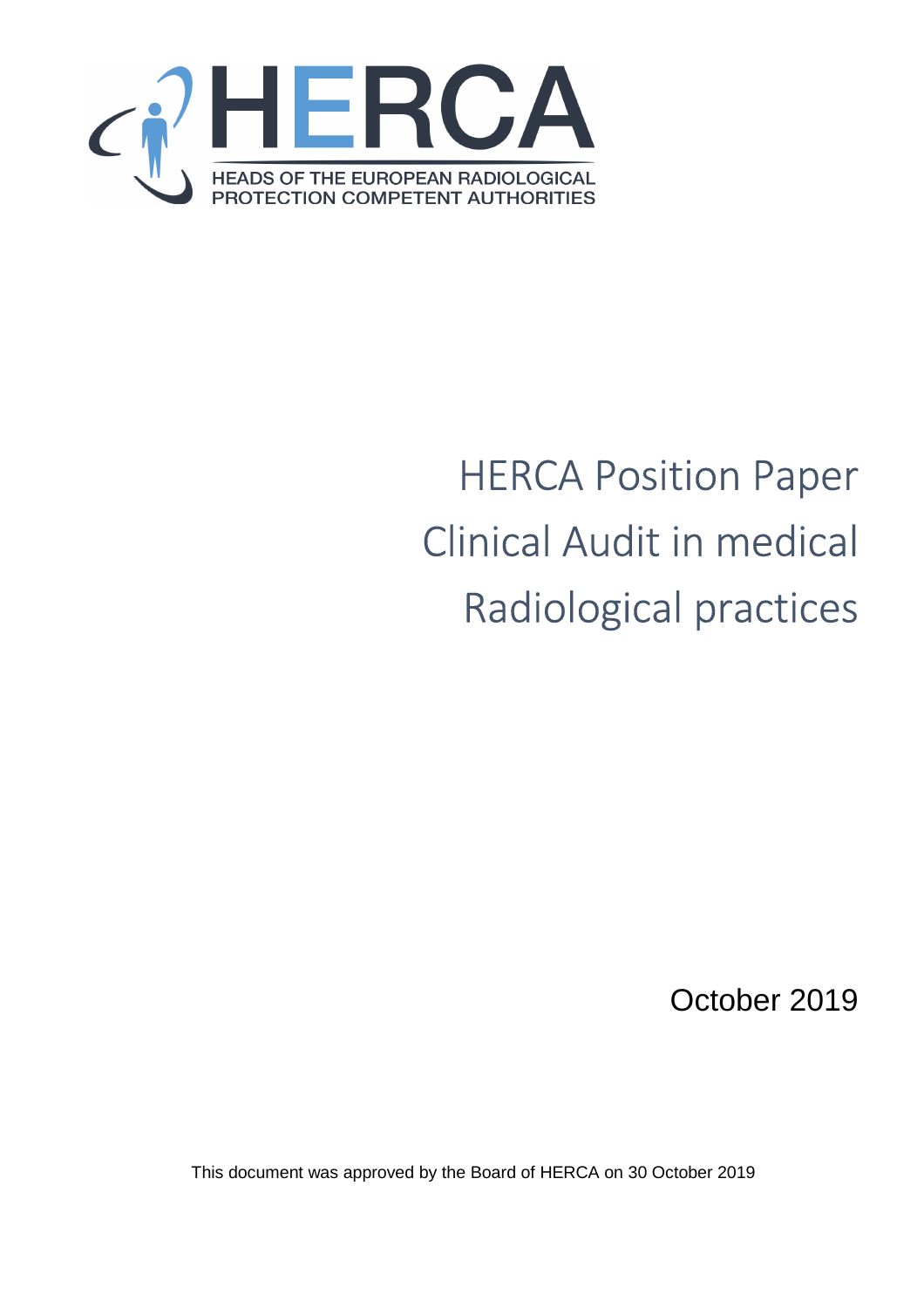

#### **Title: Clinical audit in medical radiological practices**

**Subtitle:** Clinical audit in diagnostic radiology, image-guided interventional procedures, nuclear medicine and radiotherapy

**Summary:** Clinical audit is an important tool for the delivery of high quality healthcare. Recognising this, the EC Basic Safety Standards Directive (BSSD) 2013/59/Euratom (1) includes a requirement that Member States shall ensure that clinical audits are carried out in accordance with national procedures. This is consistent with a similar requirement in the EC Medical Exposure Directive 97/43/Euratom (2). The concept of clinical audit within the area of medical exposure is not new.

> HERCA became aware of some lack of understanding within the radiological community on how regulatory requirements for clinical audit should be met. Results from a coordinated inspection week on justification in radiological medical imaging facilities (HERCA European Action Week) performed in November 2016 revealed that the concept of clinical audit is not fully understood and rarely performed within medical imaging. Review of national regulatory frameworks among the participating countries also indicated that clinical audits were not fully implemented at a national level (3).

> This document is intended to address requirements for and differences between clinical audit and inspection, as specified in Articles 58 and 104 respectively, of the current BSSD 2013/59/Euratom, and to express the views and expectations of the regulator regarding clinical audit.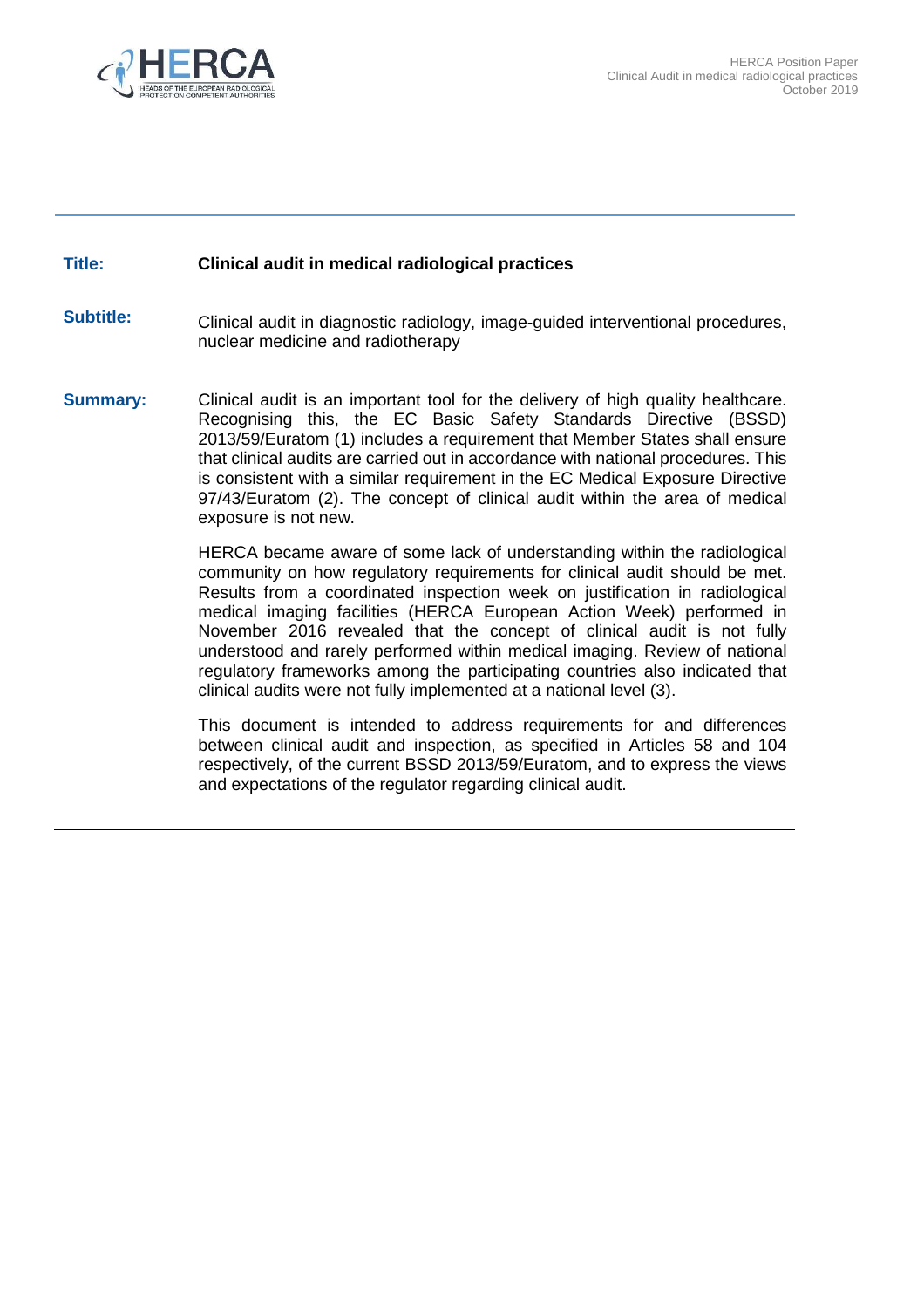



| 1. |                                                                                  | $\overline{\phantom{0}}$ |  |
|----|----------------------------------------------------------------------------------|--------------------------|--|
| 2. | Definitions of clinical audit and the clinical audit cycle______________________ | $6\overline{6}$          |  |
| 3. |                                                                                  | $\overline{7}$           |  |
| 4. | Clinical audit, other audits and inspection of radiological practices            | 8                        |  |
| 5. | Expectations of competent authorities regarding clinical audit                   | 10                       |  |
| 6. |                                                                                  | 11                       |  |
|    |                                                                                  | 12                       |  |
|    |                                                                                  |                          |  |
|    | Appendix : International and European initiatives relating to clinical audit     |                          |  |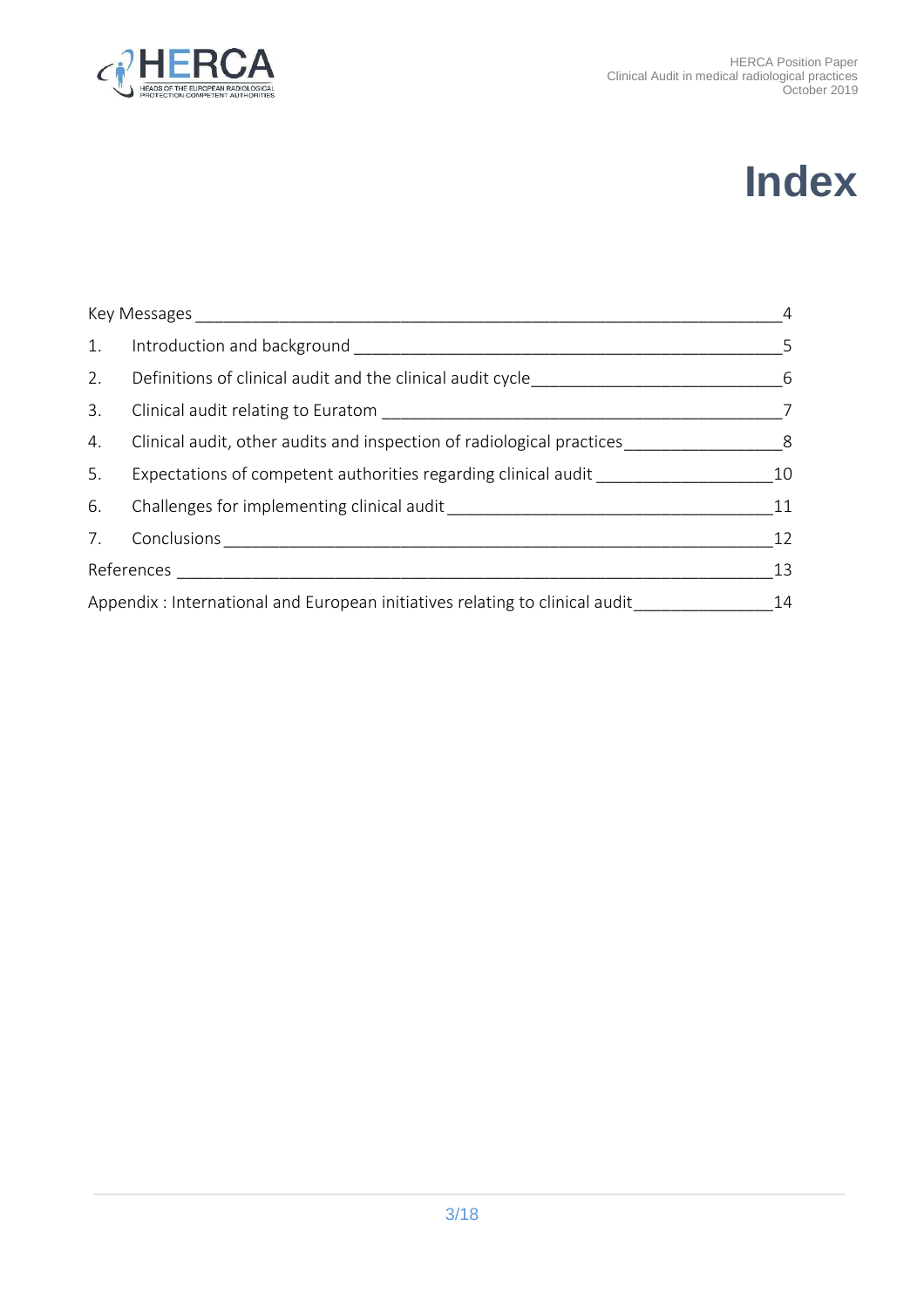

## HERCA Position Paper

# Clinical Audit in medical radiological practices

## **Key Messages**

- 1. BSSD Article 58(e) requires that national procedures are put in place by Member States to ensure clinical audit is carried out.
- 2. National legislations and regulations that transpose the BSSD require clinical audit to be carried out, in relation to medical radiological practice.
- 3. Clinical audits and inspections differ on several points. Clinical audits are carried out by a peer review system to review practices against agreed standards. Inspections are carried out by the competent authorities for radiation protection to verify compliance with national legal requirements.
- 4. Clinical audits are not meant to replace inspections as a means of demonstrating regulatory compliance. HERCA is of the opinion that the two processes, clinical audit and inspection, are complementary.
- 5. HERCA is of the opinion that whatever form of clinical audit is in place, its primary role is to ensure improvements in the quality and outcome of patient care in the process of justifi- cation and optimisation of radiation protection. When conducted on a national scale, clinical audit may also provide a mechanism for transfer of best practice between institutions, as well as the setting of higher and more appropriate standards.
- 6. Clinical audit demonstrates the importance of teamwork and multidisciplinary cooperation in order to achieve improvements in healthcare.
- 7. HERCA is of the opinion that for clinical audit to be implemented financial and human re- sources need to be made available and particularly education and training of auditors needs to be put in place.
- 8. The establishment of a national auditing organisation that will coordinate and develop clinical audit could be a good solution for clinical audit implementation.
- 9. HERCA is of the opinion that it is the responsibility of those who carry out clinical audit, whether internal staff or external audit organisations, to bring non-compliance with radiation protection principles and specific regulatory requirements to the attention of the audited organisation/undertaking. It is the undertaking's responsibility to carry out corrective measures. In extreme cases, where there is clear breach of regulation, the results of clinical audits should form part of any report that the undertaking makes to the competent authority.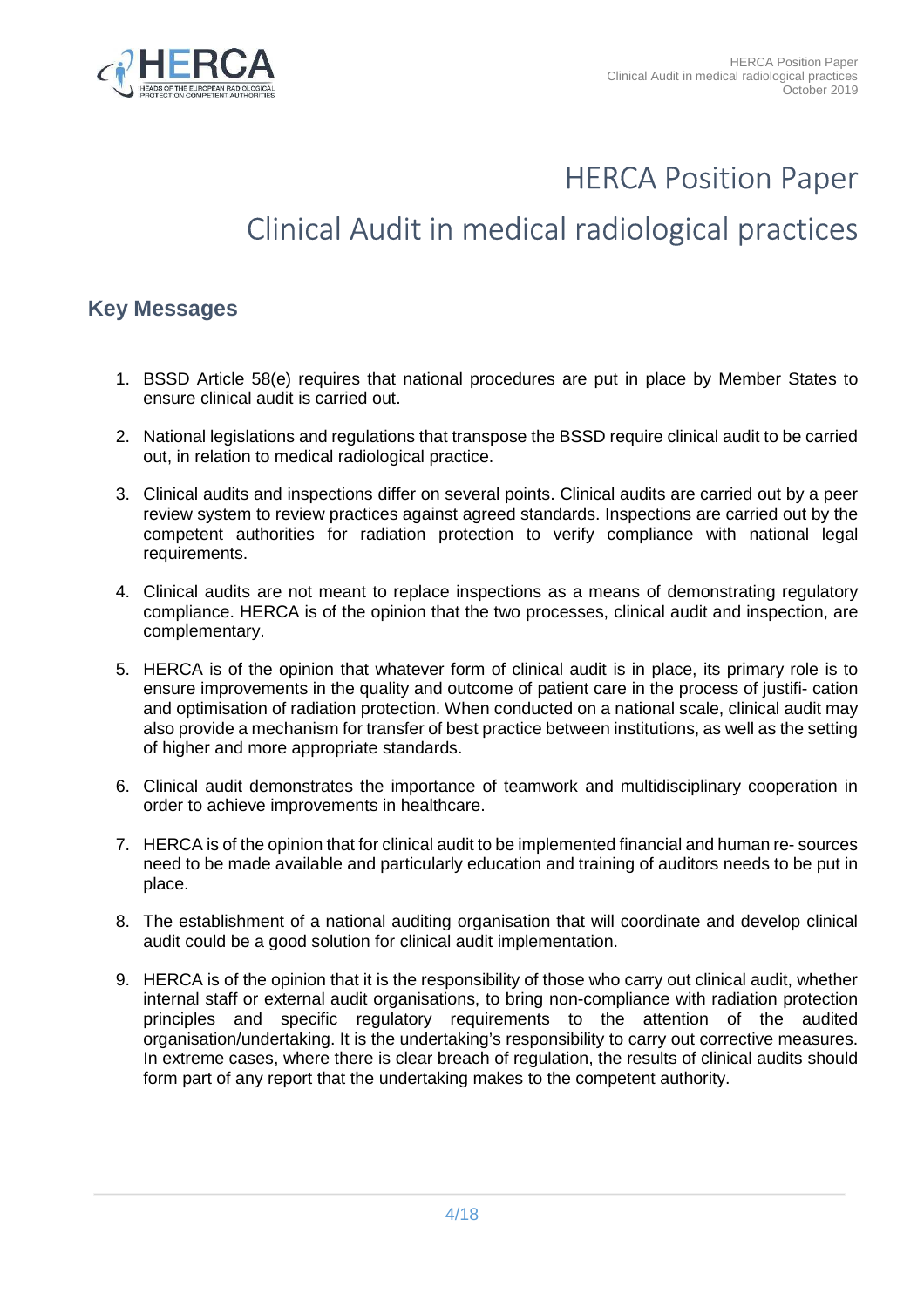

## **Clinical audit in diagnostic radiology, image-guided interventional procedures, nuclear medicine and radiotherapy**

## **1. Introduction and background**

Clinical audit is a quality improvement process central to patient care. Its key features are systematic review of care against agreed standards, seeing that the standards are met and if necessary the subsequent identification of an approach to make improvements. Clinical audit has long been applied in different areas of healthcare. In general, it is usually introduced as a requirement of Health Ministries and their local equivalents and professional bodies through the establishment of quality systems.

While clinical audit may have been recognised as a useful tool in some areas of healthcare, it was not largely implemented until the late 1980s and 1990s. In the UK, a 1989 White Paper entitled "**Working for patients**" defined clinical audit as a review of the delivery of healthcare to ensure that best practice is being carried out and introduced it as part of professional practice (4). Medical consultants in England are now required to conduct clinical audit as part of their contract.

In 1996, the UK's Royal College of Radiologists (RCR) published its "Clinical Audit in Radiology. 100+ Recipes" edited by de Lacey, Godwin and Manhire. This provided a practical resource which explained audit and choosing audits. In 2000, the same authors published "Clinical Governance and Revalidation A Practical Guide" relating to evidence of quality of care in radiology. Updating of these documents was undertaken in the following years, resulting in the current free online resource "Auditlive" (5). This provides a fully searchable menu of topics for clinical audit, providing assistance, templates and data collection tools for local use. It promotes regional and national audits and has a multi-columns approach.

The development of clinical audits in Finland has given rise to two international meetings organised in Finland, and Finland's leading role in a European Commission project for preparing guidance on clinical audit (6) (7).

Clinical audit was introduced specifically for medical radiological procedures through the EC Medical Exposure Directive 97/43/Euratom and more recently through the EC Basic Safety Standards Directive (BSSD) 2013/59/Euratom.

During 2017 and 2018, HERCA's Working Group on Medical Applications (HERCA WGMA) met with representatives of three major European professional societies (ESR, EANM and ES- TRO) to discuss their activities regarding clinical audit and their understanding of the differences between audit and inspection. This document is intended to address requirements for and differences between clinical audit and inspection, as specified in Articles 58 and 104 respectively, of the current BSSD 2013/59/Euratom, and to express the views and expectations of the regulator regarding clinical audit.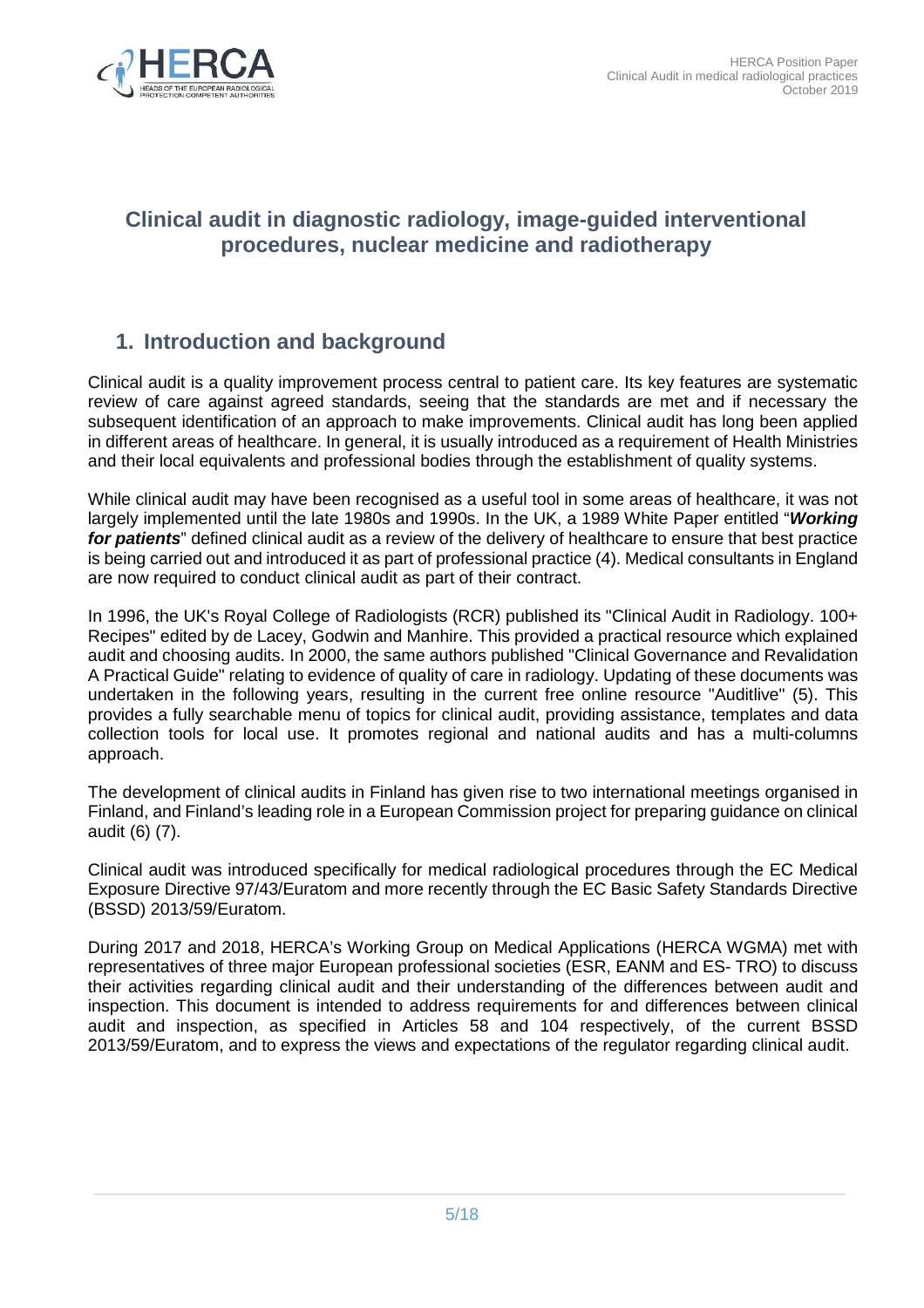

## **2. Definitions of clinical audit and the clinical audit cycle**

There are many definitions and representations of clinical audit and the clinical audit cycle. However there are common elements in all of these. In 1997, the UK's National Institute for Health and Clinical Excellence (NICE) published the paper "Principles for best practice in clinical audit" (8) and defined clinical audit as

"a quality improvement process that seeks to improve patient care and outcomes through systematic review of care against explicit criteria and the implementation of change. Aspects of the structure, process and outcomes of care are selected and systematically evaluated against explicit criteria. Where indicated, changes are implemented at an individual, team, or service level and further monitoring is used to confirm improvement in healthcare delivery"

Clinical audit is often described in terms of a cycle or spiral. The key components of the clinical audit cycle or spiral are the following:

- 1. Selection of a practice to be audited
- 2. Establishment of criteria and standards of best practice
- 3. Observation and comparison of the practice under consideration against these criteria and standards
- 4. Implementation of changes where necessary so that these criteria and standards are met or improved
- 5. Further monitoring to demonstrate that the standard of best practice is maintained.

Subsequent cycles are intended to improve quality, where higher standards or new criteria have been established.

A diagram such as the one below is often used to represent the audit cycle:

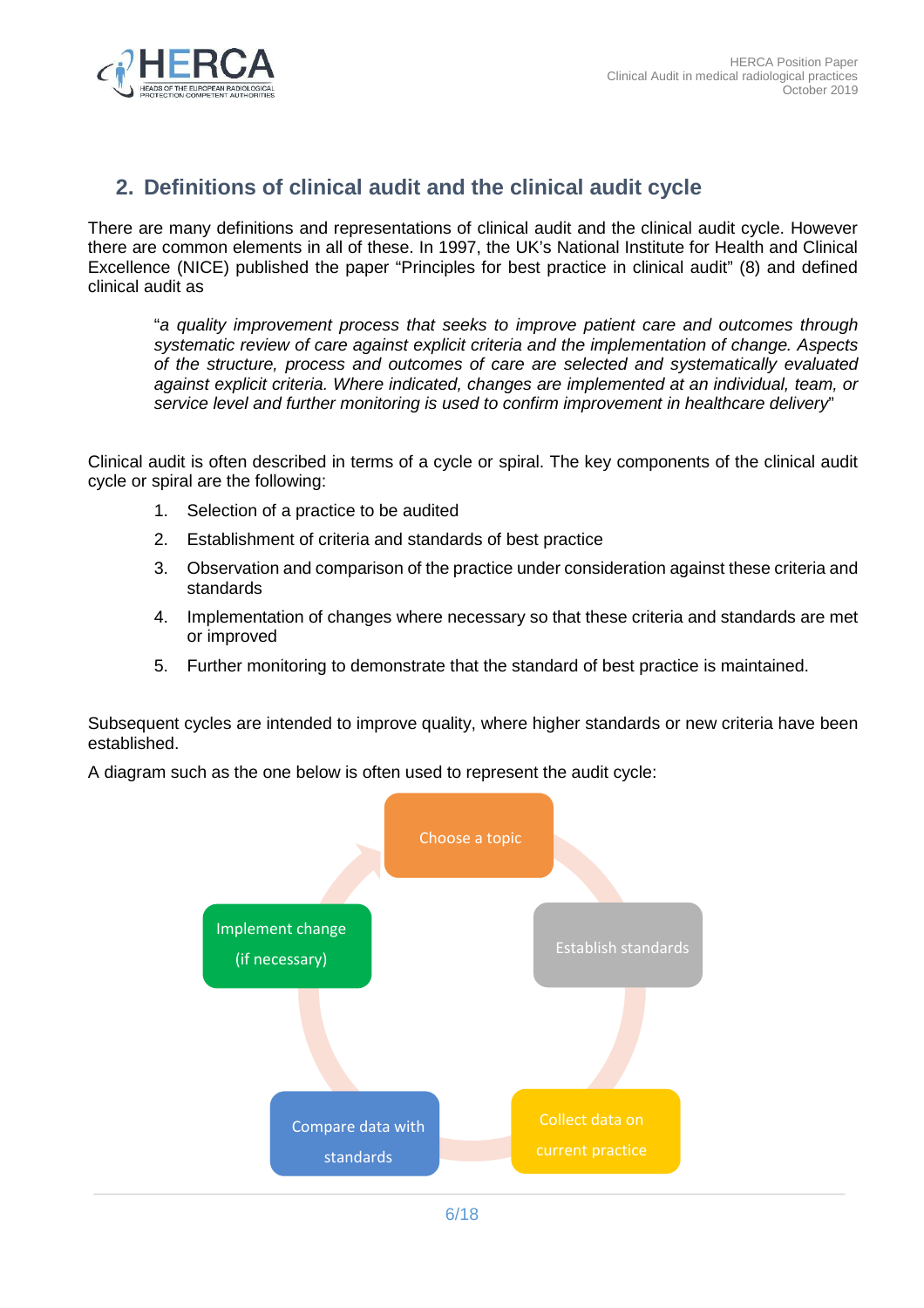

## **3. Clinical audit relating to Euratom**

#### **Introduction of requirements for clinical audit in 97/43/Euratom**

The importance of clinical audit within healthcare was recognised by Member States and the European Commission during negotiation of the Medical Exposure Directive 97/43/Euratom. Medical exposures using ionising radiation are an integral part of healthcare and clinical audit was identified as a method of ensuring the health protection of individuals against the dangers of ionising radiation in relation to medical exposures. The Directive of 1997 replaced a previous Directive (84/466/Euratom) and introduced clinical audit for the first time, including it within the article relating to procedures.

The Directive defined clinical audit as

"a systematic examination or review of medical radiological procedures which seeks to improve the quality and the outcome of patient care through structured review whereby radiological practices, procedures and results are examined against agreed standards for good medical radiological procedures, with modification of practices where indicated and the application of new standards if necessary"

The definition is consistent in its approach with other definitions of clinical audit, but recognises the context of the Directive and is therefore specific to medical radiological procedures. In addition, the definition makes no reference to the methodology of the review. However some definitions of audit, include a requirement for external review or oversight.

The Directive includes requirements for clinical audit under Article 6, relating to Procedures, and states

#### "clinical audits shall be carried out in accordance with national procedures"

This requirement recognises that clinical audit extends far beyond medical radiological procedures and does not seek to influence unduly any national procedures already in place. The requirement is not prescriptive in itself, but its inclusion in the Directive, which should be transposed through a legal framework, implies that Member States should include some requirement for clinical audit in their legislation and regulations relating to radiation protection.

The Medical Exposure Directive pre-dates HERCA's inception and HERCA did not prioritise approaches to clinical audit within its early work programme. HERCA was however aware of some lack of understanding within the radiological community on how regulatory requirements for clinical audit should be met.

#### **European guidelines on clinical audit for medical radiological practice (RP No.159)**

Recognition of this lack of understanding was not restricted to HERCA. In 2006, the European Commission's Working party of Medical Exposure under the Article 31 Group of Experts advised that European guidance should be developed on implementation of clinical audit of medical radiological procedures. In 2009, the Article 31 group of Experts endorsed work undertaken by the Radiation and Nuclear Safety Authority (STUK) of Finland and others.

This was published as **European Commission report No RP 159 – European Commission guidelines on clinical audit for medical radiological practices (diagnostic radiology, nuclear medicine and radiotherapy)** (7).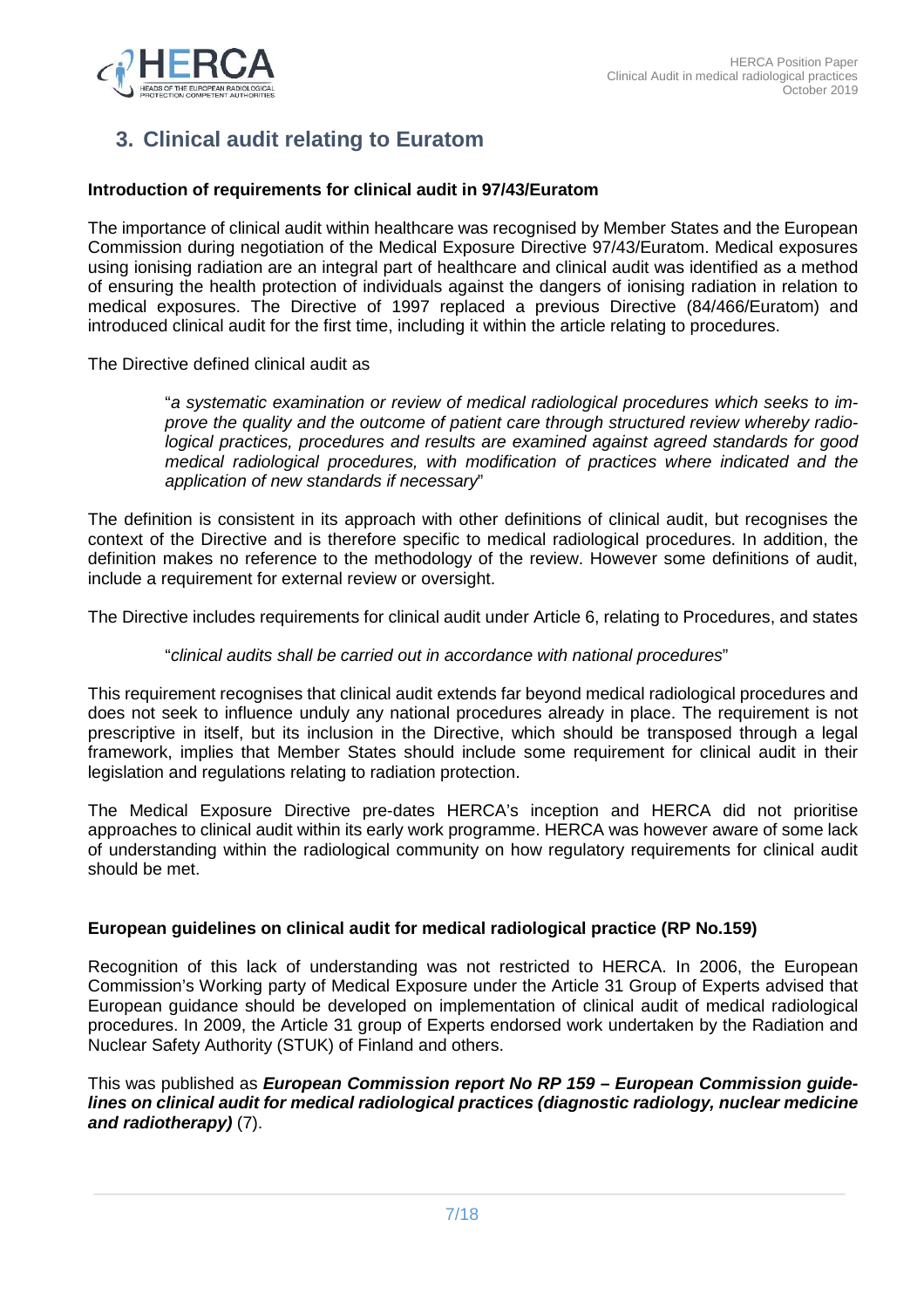

The report described basic principles and prerequisites and the interrelation of clinical audit with other audit systems and regulatory control as well as providing practical guidance on implementation. It also considers the value of internal and external audits, the latter carried out by an external auditing body. Usefully, it acknowledges that clinical audit does not replace regulatory activity.

#### **Requirements for clinical audit in the EC Basic Safety Standards Directive (BSSD) 2013/59/Euratom**

Article 58(e), relating to Procedures, of the BSSD repeats previous requirements for clinical audit, making clear that Member States shall ensure the requirements are met. The definition of clinical audit is largely unchanged from 1997, with only "where appropriate" replacing "where indicated" in relation to the modification of practices.

While there is little change in the text, the importance of clinical audit as a tool for the improvement of the quality of healthcare, including safety, is now far better understood across Europe and its increased prominence is recognised and welcomed by Professional Bodies and HERCA alike.

HERCA organized a European Action Week with the scope of performing coordinated inspections of the implementation of the justification principle in radiological medical facilities in Europe in 2016 (3). In total, 17 countries participated and 148 inspections were carried out. A review of the implementation of relevant articles from BSSD was performed as part of this HERCA initiative. This review indicated that only half of the participating countries had fully implemented clinical audit for radiological practices in their national legislation and about one third of the countries had established national procedures for clinical audits. During the inspections it was revealed that the concept of clinical audit was not fully understood and that clinical audits were rarely performed within medical imaging. Considering the fact that there have been requirements for clinical audit since 1997, HERCA saw the need for clarification of the concept of clinical audit and the need to address and discuss approaches on how clinical audit can be implemented at national level with the radiological community and relevant stakeholders.

## **4. Clinical audit, other audits and inspection of radiological practices**

#### **Clinical audit**

The definition of clinical audit provided by the BSSD 2013/59/Euratom includes all the important elements: a review of a practice, assessment against agreed standards, modification, evaluation and further monitoring. An essential aspect of clinical audit is the intention to improve the outcome of patient care. This latter aspect may not always be a direct factor in other types of audit.

When undertaking clinical audit, the scope and aims of the clinical audit should be specified in advance. The aims describe the intent and basis for the audit. In general terms, the aim is to facilitate continuous improvement. In addition, the specific objectives for each audit process also need to be defined. These relate to measureable parts of the aims and should take into consideration existing standards and how the aims are to be achieved. In many cases, the expected outcomes of the clinical audit will be discussed in advance of setting the objectives.

Clinical audit should be systematic and on-going. There is a role for both internal clinical audit and external clinical audit. Internal clinical audit is carried out by the organisation on its own initiative or in accordance with directions from an external body. External clinical audit is carried out by an external body.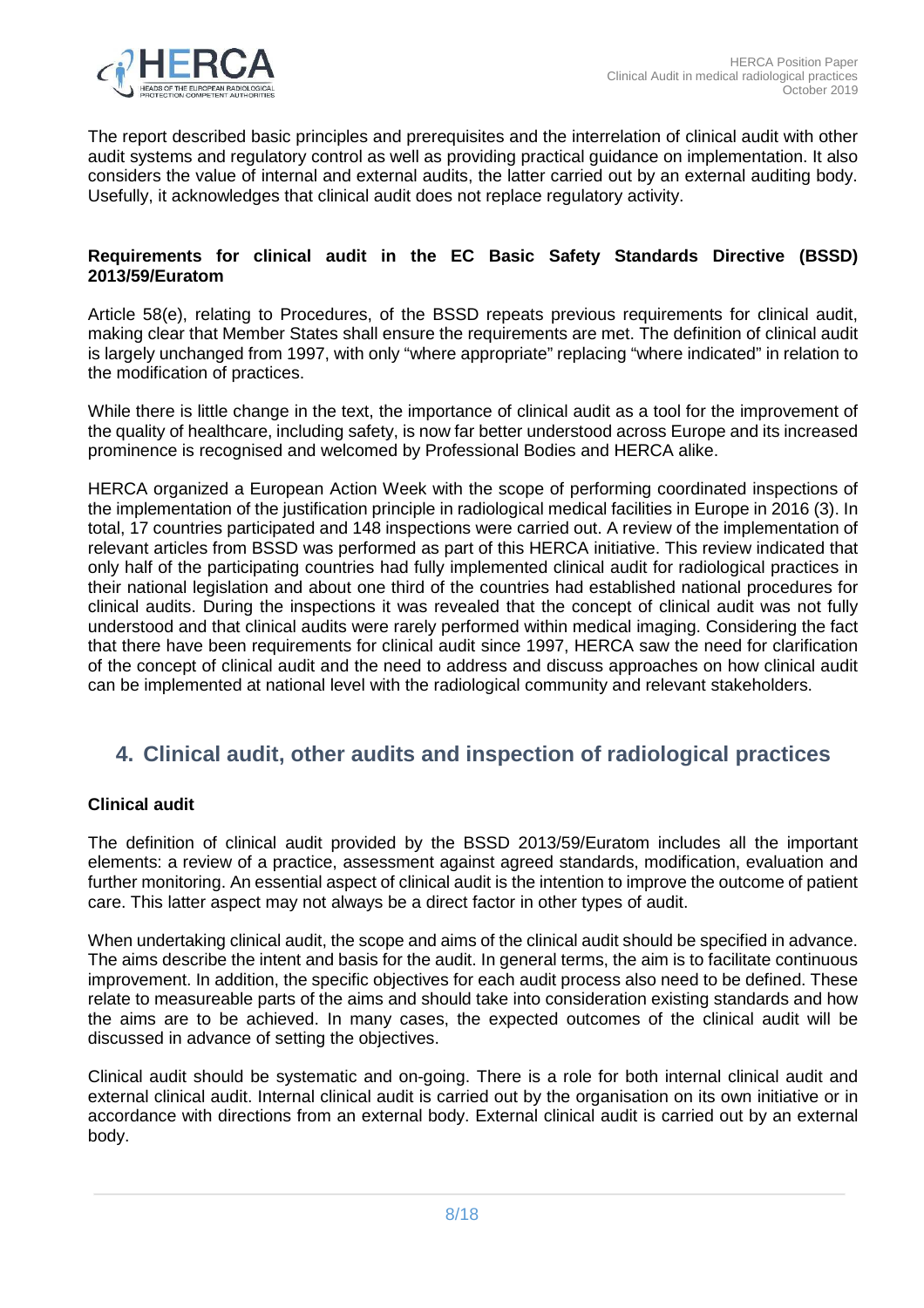

It is recommended that all audits whether external or internal should be independent and carried out by individuals with a comprehensive understanding of audit technique. Moreover, auditors per- forming external clinical audits should be independent to the audited organisation in order to evaluate the practice of their peers without any bias. For internal clinical audits this independence can be implemented by nominating auditors from another department of the organisation. Should this not be possible the internal audit can be carried out by auditors from the audited department in the form of a self-assessment.

HERCA recognises that this may provide difficulties for small undertakings that conduct internal clinical audit. Nevertheless, internal audit, when conducted to high standards, can be extremely valuable. This value can be increased if externally coordinated or directed, and the resulting information can generate new standards that are adopted at national level. External clinical audits can be carried out by international, national or regional audit organisations and provide immediately a broader perspective.

#### **Other audits**

Audit of aspects of radiological practices and services are not new to radiology, nuclear medicine and radiotherapy services.

Dose audits, of staff and patient dose are conducted regularly in most departments, whether as part of internal assessment or as part of a national programme. These might help to benchmark a particular department's performance against that of others or provide data to help generate information at a national level. Dose audits have contributed to the generation of diagnostic reference levels in radiology and demonstrated consistency of planning approaches and calibrations in radiotherapy.

Healthcare audits have been particularly important in the improvement of aspects of clinical services which are not directly related to clinical outcomes. Audits of waiting times in an institution, or mechanisms of referral for multiple procedures may help to improve an important aspect of a patients' healthcare experience, but may not always have a direct impact on outcome.

Some healthcare activities are directly subject to regulation (such as abortion for instance). Most clinical activities are controlled through administrative means and professional standards. Radiological practices however, because of the BSSD, are controlled through national legislation and regulation.

Regulatory audit is an emerging type of audit that verifies compliance with regulations and standards. This type of audit is almost exclusive to these practices and the requirement for transposition of the BSSD in 2018 has led to significant activity in this area. It is appealing to an undertaking to know whether it complies with national regulations, not only to improve patient safety but also to give confidence that it can satisfy the competent authority during inspections. It should be noted however, that the standards set in such audits will require 100% compliance when the standard to be met is the regulation itself. While regulatory audit is helpful to the employer, it does not replace the need for inspection.

#### **Inspection**

The BSSD places clear responsibilities on competent authorities to have inspection systems and programmes and to make available the results of the inspections to relevant institutions, manufacturers and the public. It defines inspection as "an investigation by or on behalf of any competent authority to verify compliance with national legal requirements".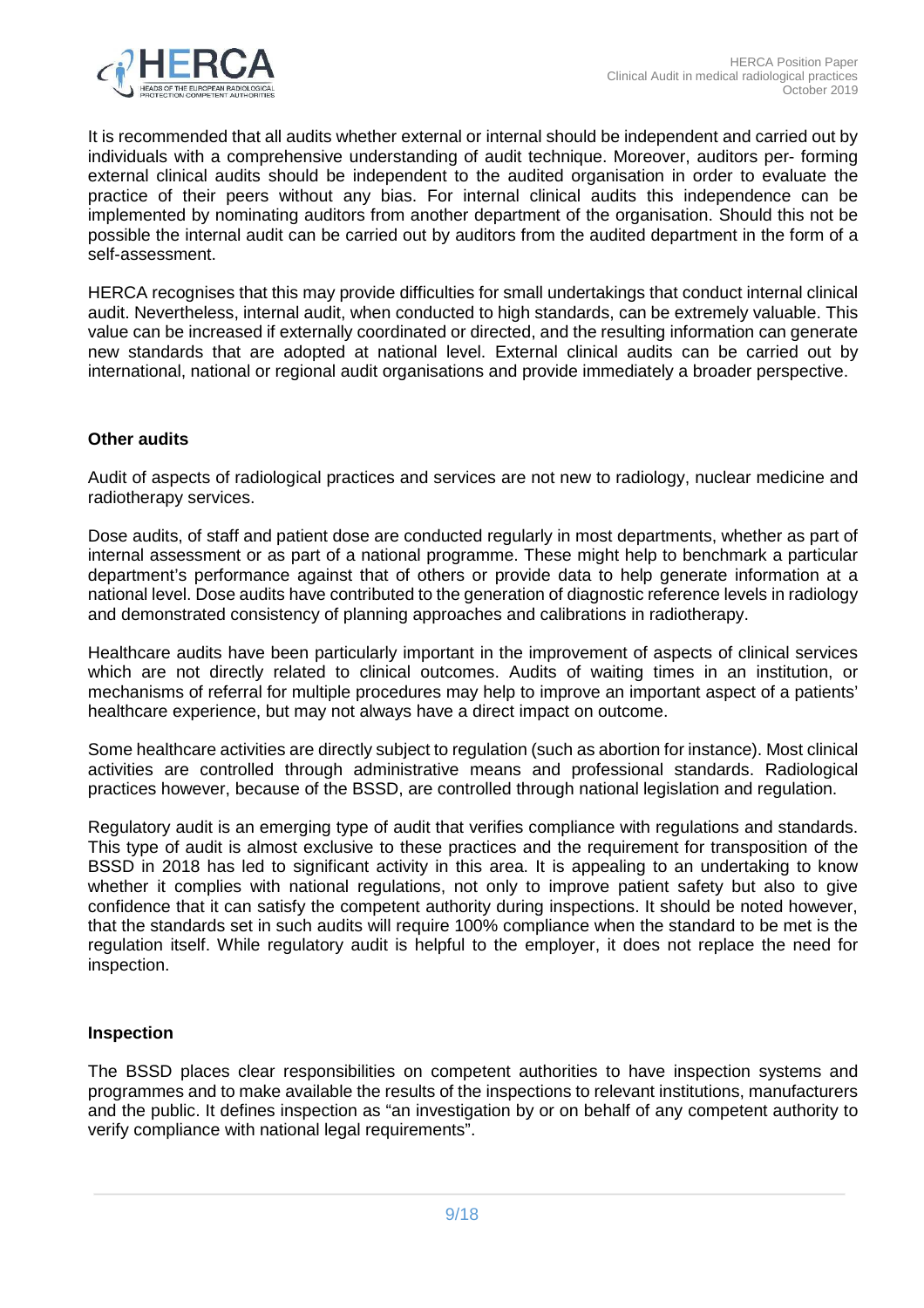

There are significant differences between clinical audit and inspection. Both are required. In general, inspection can be considered as a more absolute process, purely because of the mandatory nature of legislation and regulation and the status of associated processes. An Inspection will result in a "passed" or "failed/measures have to be taken" outcome whereas a clinical audit will result in recommendations and suggestions for improvement. These differences can be demonstrated by considering five factors which relate to both – basis, outcome, organisation, teams undertaking the- se activities, and scope. In each case, there are marked differences between the two processes.

These can be summarised in the table below:

|              | <b>Inspection</b>               | <b>Audit</b>                        |
|--------------|---------------------------------|-------------------------------------|
| <b>Basis</b> | Legislation and regulation      | Standards and good practices        |
| Outcome      | Requirements and<br>enforcement | Recommendations and<br>suggestions  |
| Organization | Competent authority             | Undertaking/ peer review<br>systems |
| <b>Teams</b> | Inspectors and advisors         | Professionals                       |
| <b>Scope</b> | Constrained                     | Comprehensive                       |

As representatives of European radiation protection competent authorities, HERCA recognises the value and advantages of all types of audits and considers these as complementary to inspection activities. For example, inspection against regulatory requirements alone cannot bring into place some of the improvements in service that clinical audit can. Clinical audit and other audits have the potential to address matters which extend beyond the regulatory control of radiation protection legislation. The differences highlighted above clarify why inspection is needed, regardless of the level and sophistication of clinical audit. Clinical audit is neither primarily intended to assess regulatory compliance nor carried out by trained inspectors of the competent authority.

## **5. Expectations of competent authorities regarding clinical audit**

The inclusion of clinical audit within the BSSD and subsequently within national legislation and regulation means that inspections undertaken by radiation protection competent authorities must address whether or not clinical audit relating to medical radiological exposures is being carried out in accordance with its definition. At the fundamental level, this seems to be sufficient to satisfy requirements.

HERCA recognises however that clinical audit provides an on-going assessment of clinical practice, in a way that inspection cannot. Clinical audit is, by its nature, a continuous process and can demonstrate whether quality and safety culture are embedded within a service. In contrast, inspection takes place periodically, has a short duration within a restricted time frame and only focuses on legal compliance.

If applied appropriately, clinical audit can provide on-going assessment of compliance with key radiation protection principles such as justification and optimisation. The compliance with regulation on the other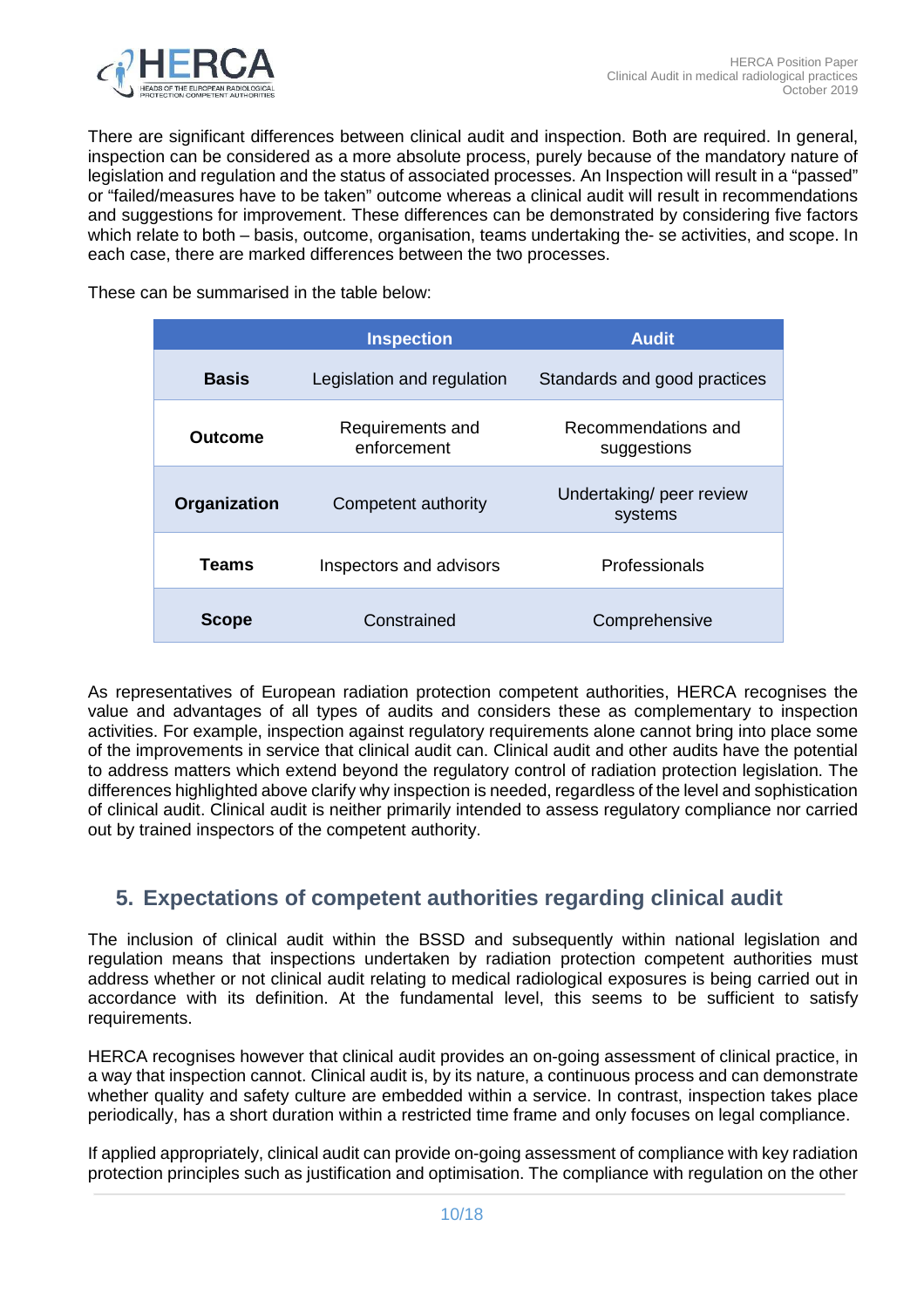

hand is the role of inspection. For example, an inspection of justification would include discussions concerning the process itself and responsibilities, while an audit relating to justification might focus on the impact of a procedure on patients' healthcare management and out- come. Similarly, inspection of optimisation might include verification that QA programmes, protocols and diagnostic reference levels are in place, while an audit might address the impact of reducing exposure factors on resulting diagnostic accuracy and subsequent patient management. In both of these cases, audit can demonstrate effectively that an institution recognises the importance of radiation protection principles within the context of the services it provides.

The primary purpose of radiation protection regulations for medical exposures is to improve safety for patients and others such as carers and comforters, rather than to improve outcomes. There is a growing belief among regulators that clinical audit, when applied in a radiological context and relating to key radiation protection principles can achieve both. When conducted on a national scale, clinical audit may also provide a mechanism for transfer of best practice between institutions, as well as the setting of higher and more appropriate standards.

As already described, clinical audit has promoted inclusivity within clinical services and this is clearly relevant in radiological practices, which are truly multi-disciplinary. Clinical audit can demonstrate cooperation between professional groups, which is a key element of optimisation in particular and is therefore of interest to the regulator.

HERCA emphasizes that successful regulatory activity must recognise the wider context and welcomes alternative mechanisms that contribute to demonstrating safety, such as clinical audit. An undertaking can demonstrate its compliance with regulation directly and indirectly by providing examples of targeted clinical audits.

It is possible that clinical audits could demonstrate non-compliance with radiation protection principles and specific regulatory requirements. HERCA is of the opinion that it is the responsibility of those who carry out clinical audit, whether internal staff or external audit organisations, to bring such occurrences to the attention of the undertaking in order that remedial action can be taken. This can be shared with the competent authority during routine inspections and used as examples of the undertakings willingness to improve radiation safety within the services it provides. In extreme cases, however, where there is clear breach of regulation, the results of such clinical audits should form part of any report that the undertaking makes to the competent authority.

## **6. Challenges for implementing clinical audit**

Clinical audit aims at the continuous improvement of medical practice. However, its implementation can be a challenge for a number of reasons since it requires the execution of many different tasks.

- 1. For internal clinical audits to take place:
	- a. Education and training of staff in clinical audit is required.
	- b. All healthcare professionals need to understand the principles of clinical audit, and the organisations in which they work must support them in undertaking clinical audit. In this context, communication is essential, which requires time and resources.
	- c. The time dedicated to planning audits has not to be underestimated since it requires the availability of all auditors and the audited organisation. At the end of an audit cycle, time will be again necessary to analyse the audit reports in order to evaluate the situation and prepare the strategy for the next cycle.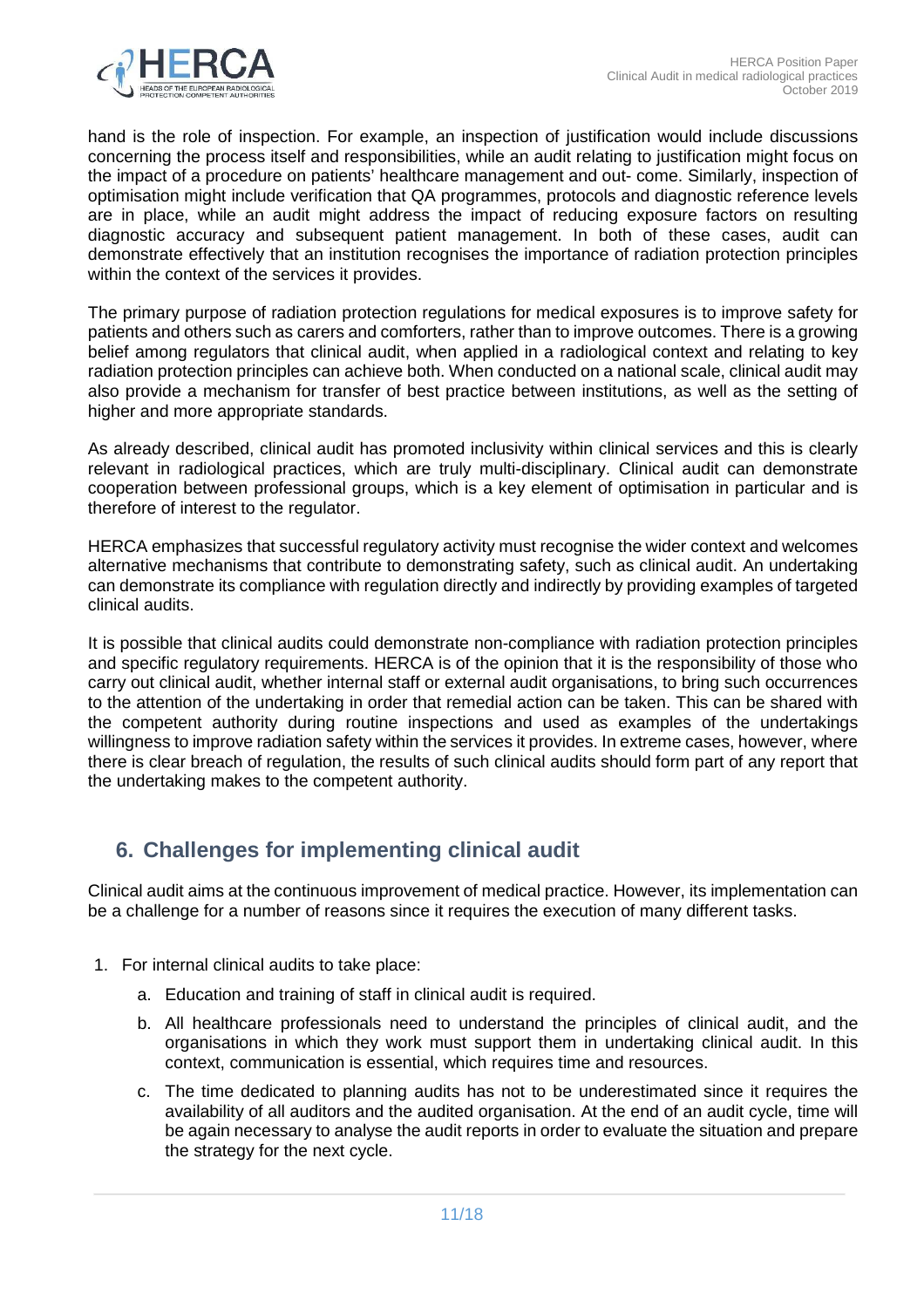

Important changes of personnel might be another challenge to overcome. The search of resources and funding for clinical audit is therefore a challenge to overcome since their allocation should last for years  $(9)$ .

- 2. For external audits, additional challenges have to be considered:
	- a. Need for well-trained and independent auditors.
	- b. Financing.
	- c. Conflict of interest

The establishment of a national auditing organisation that will coordinate and develop clinical audit could be a good solution for clinical audit implementation. Scientific and professional bodies can play an important role in the development of clinical audits (9). Such a collaboration might slow down the implementation of clinical audits due to the higher work coordination required. However, it allows taking on board the main stakeholders, which might be beneficial in the long term for the communication and the acceptance of clinical audits.

In countries with several national languages, the organisation has to consider this important issue in the planning of the audits, in particular the allocation of clinical auditors with the corresponding linguistic proficiency. In addition, the multiple cultures might induce differences in the medical practice that are influenced by the surrounding countries. This might represent an issue in defining standards.

## **7. Conclusions**

Clinical audit is a requirement of the BSSD 2013/59/Euratom and has to be transposed into national legislation and implemented in the European Union. It is an excellent tool for im- proving the quality of healthcare and has to be undertaken by the undertaking or a peer re- view system. It appears however that clinical audit is not fully understood and is rarely performed within medical imaging. There also seems to be confusion as to the differences be- tween clinical audit and inspection. In this position paper HERCA introduces clinical audit and clarifies the differences between clinical audit and inspection. HERCA acknowledges that there are challenges facing the implementation of clinical audit in the medical practice. HERCA considers that there is a real need for education and training of the undertaking in clinical audit as well as the need of education and training of auditors. There is a need for availability of staff and financing for clinical audits and this issue needs to be addressed in order to improve the implementation of clinical audit in the medical practice. HERCA also considers that the establishment of a national auditing organisation that will coordinate and develop clinical audit could be a good solution for clinical audit implementation.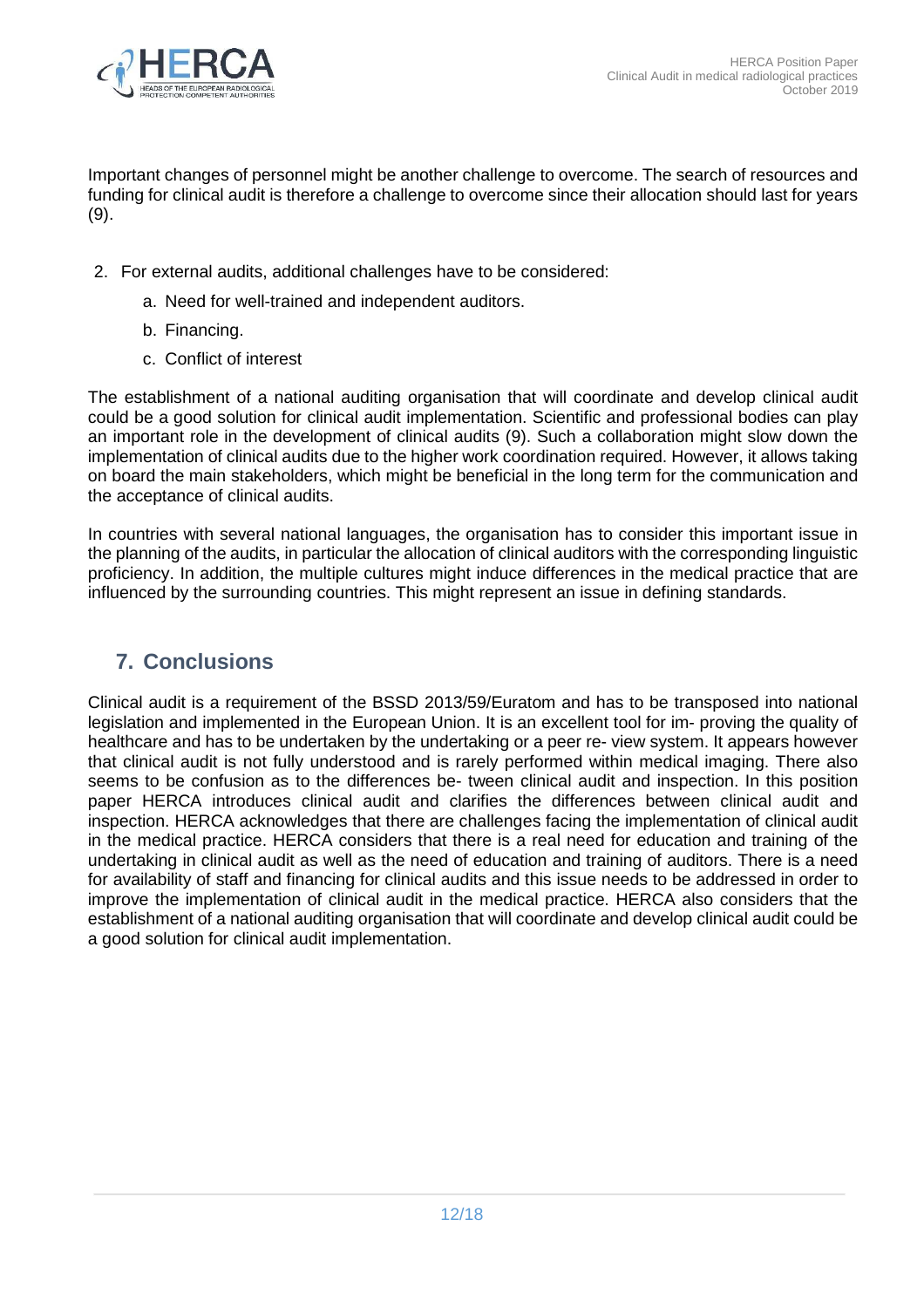

## **References**

- 1. Euratom directive 2013/59 https://eurlex.europa.eu/LexUriServ/LexUriServ.do?uri=OJ:L:2014:013:0001:0073:EN:PDF
- 2. Euratom directive 97/43 https://op.europa.eu/en/publication-detail/-/publication/aa7564fa-fd07- 4872-943c-66df8f4f1099/language-en
- 3. HERCA European action week results of a coordinated Inspection initiative assessing justification in radiology E.G. Friberg, Heads of the European Radiological Protection Competent Authorities (HERCA), Working Group on Medical Applications (WGMA) IAEA International Conference on Radiation Protection in Medicine : Achieving change in practice December 2017

https://herca.org/uploaditems/documents/161108%20- %20Inspection%20week/IAEA%20Paper%20EFriberg.pdf

See also the HERCA website: https://www.herca.org/herca\_news.asp?newsID=56

- 4. White paper "Working for patients", January 1989 https://navigator.health.org.uk/content/1989 white-paper-working-patients-was-published
- 5. http://www.rcr.ac.uk/clinical-radiology/audit-and-qi/auditlive
- 6. Implementing External Clinical Audits in Radiological Practices: The Experience in Finland Volume 9 - Issue 4, 2009 - Cover Story: Clinical Audit in the European Union, HealthManagement.org
- 7. European Commission report No RP 159 European Commission guidelines on clinical audit for medical radiological practices (diagnostic radiology, nuclear medicine and radio- therapy) 2009 https://ec.europa.eu/energy/sites/ener/files/documents/159.pdf
- 8. UK's National Institute for Health and Clinical Excellence (NICE) "Principles for best prac- tice in Clinical audit" 2002 https://www.nice.org.uk/media/default/About/what-we-do/Into- practice/principles-for-bestpractice-in-clinical-audit.pdf
- 9. The audit handbook, Improving healthcare through clinical audit, I.K. Crombie, H.T.O. Da- vies, S.C.S Abraham and C. du V. Florey, John Wiley and Sons,1993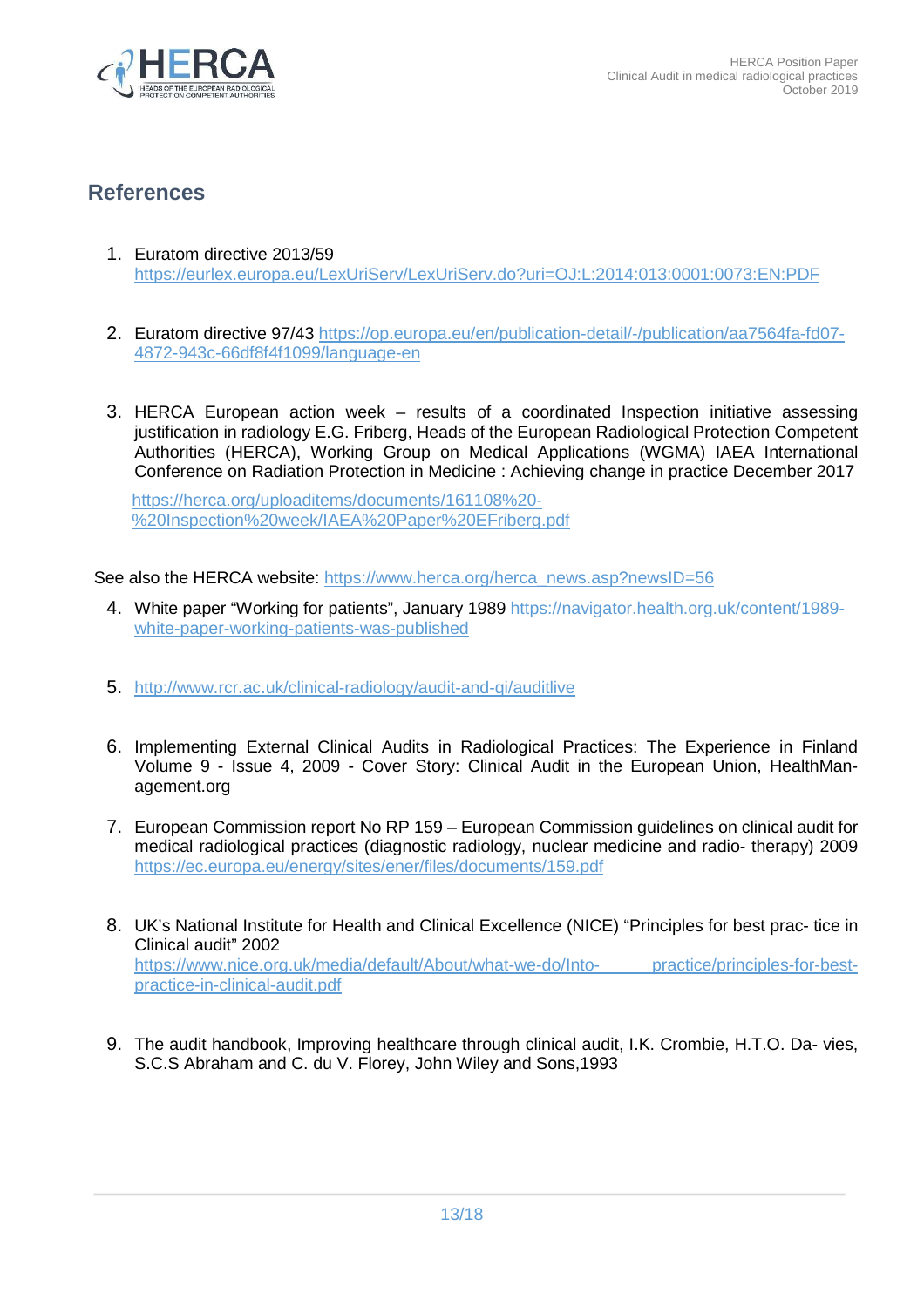

## **Appendix**

## **International and European initiatives relating to clinical audit**

## **International initiative:**

### **International Atomic Energy Agency (IAEA)**

The international atomic energy agency has developed a mechanism and guidance to provide comprehensive clinical audits, through technical cooperation programmes, to a number of health care units of the IAEA member states. The IAEA has developed three excellent tools for carrying out clinical audits in diagnostic radiology, nuclear medicine and radiotherapy:

**1. Comprehensive Clinical Audits of Diagnostic Radiology Practices**: A Tool for Quality Improvement

Quality Assurance Audit for Diagnostic Radiology Improvement and Learning (QUAADRIL) IAEA Human Health Series No. 4

QUAADRIL was set up to advise on standards and processes used for comprehensive clinical audits of diagnostic radiology services. To improve quality of such services, it focuses on clinical management and infrastructure, patient related and technical procedures, and education and research.

#### **2. Quality Management Audits in Nuclear Medicine Practices**, IAEA Human Health Series No. 33

QUANUM provides independent quality audits through comprehensive reviews of nuclear medicine practices. To improve quality of nuclear medicine practices, it focuses on peer reviews of nuclear medicine practices and management at a nuclear medicine centre.

A quality audit of a programme has two principal components: a review of the policies, procedures and critical data; and a site visit to confirm that equipment and clinical processes are functioning as they should be. The QUANUM methodology gives guidance on the implementation of such audits.

#### **3. Comprehensive Audits of Radiotherapy Practices: A Tool for Quality Improvement. Quality Assurance Team for Radiation Oncology (QUATRO)**, IAEA 2007

QUATRO provides independent quality audits through comprehensive reviews of radiotherapy practices. It focuses on peer review of and evaluation of the quality of all components of the practice of radiotherapy at a cancer centre, with a view to quality improvement.

QUATRO audits help radiotherapy centres attain the best level of practice possible for their economic circumstances. They assess: the radiotherapy infrastructure; patient and equipment procedures; radiation protection aspects; staffing levels; and professional training programs for the local radiotherapy staff. An audit is carried out by a multidisciplinary team of experts, typically comprising a radiation oncologist, a medical physicist and a radiation therapist.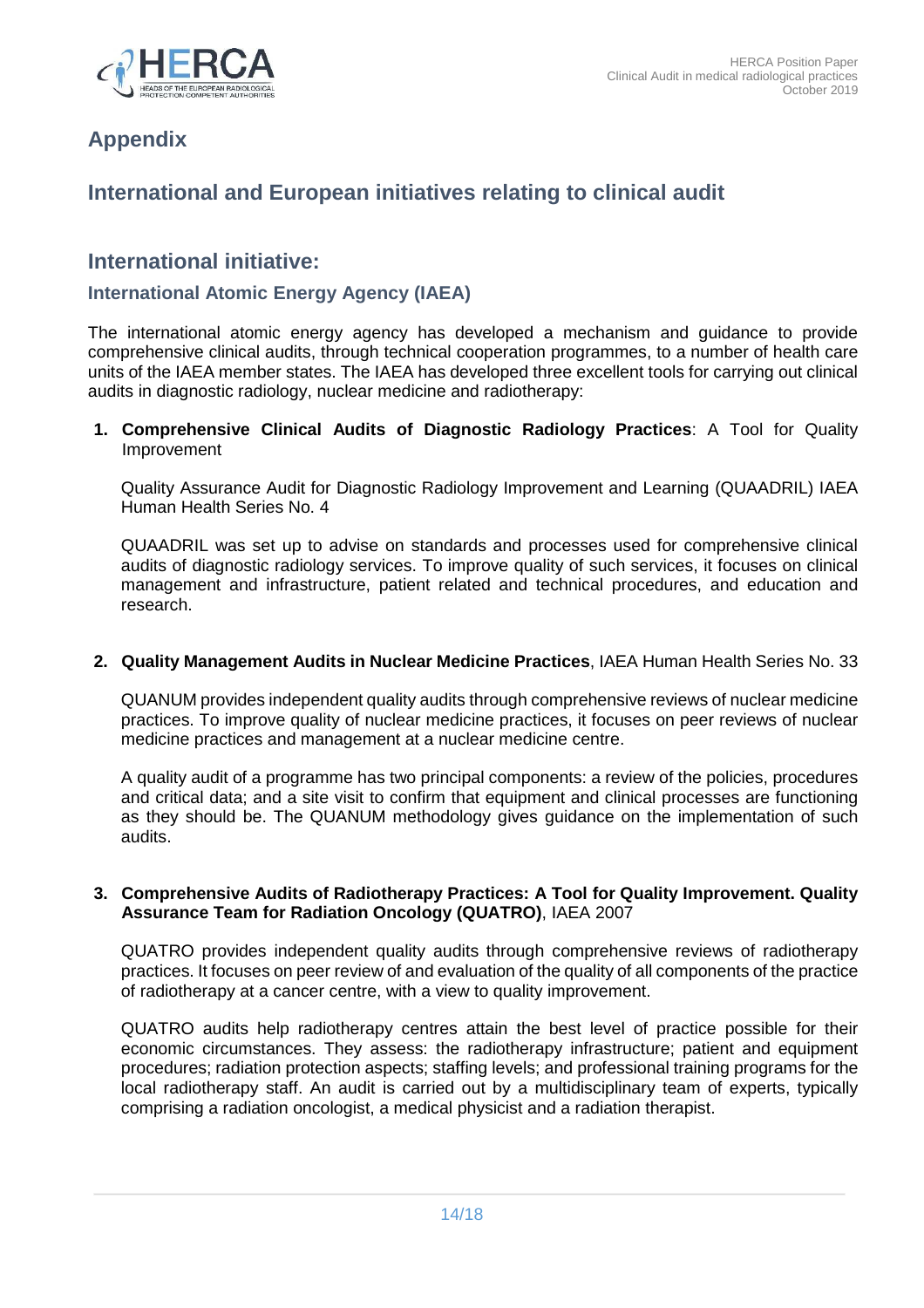

## **European initiatives:**

## **European Society of Radiology (ESR)**

For many years, the European Society of Radiology (ESR) has explored approaches to clinical audits, recognising it as a powerful tool to improve patient care and outcome. Sessions on clinical audit have been a feature of the annual European Congress of Radiology (ECR) in Vienna. In 2011, the ESR responded to the European Commission guidelines for clinical audit, with a statement that focussed on internal clinical audit, while noting that external clinical audit should be carried out in conjunction with this.

Following the publication of the EC Basic Safety Standards Directive 2013/59/Euratom, the ESR has established specific initiatives regarding clinical audit. These follow the conventional methodology of the audit cycle and ESR has used the achievable, local, practical, inexpensive, non- threatening and easy (ALPINE) guidelines as a test for its activities.

The ESR Audit and Standards Subcommittee's major initiative in this field has been the development of Esperanto – a practical tool which includes audit topics and provides templates indicating specific steps. In 2017, a pilot project involving 17 sites across Europe identified 17 topics for consideration, focussing on radiation protection and patient safety. 5 essential audits were carried out.

In 2018, the ESR conducted surveys of EuroSafe EuroStars centres and National Radiological Societies to gauge current compliance with national radiation protection regulations and the ability to provide support to clinical audit activities (1, 2). In 2019, a revised Esperanto was launched at ECR 2019, following similar principles but providing greater clarity regarding the relationship with re- search and the relative value of internal and external audit and their relationship with inspection (3). The document remains practical in its approach and includes draft templates, for local adaption and adoption, suggested audit topics and an example of a questionnaire relating to patient satisfaction. The 2019 version includes 24 topics which relate to activities subject to regulation. While recognising that this may not be the long-term focus of clinical audit activities, it provides a baseline around regulatory compliance which in itself relates to patient and staff safety. In addition, 7 further topics, more focussed on clinical service provision and clinical practice, are included also. It is the intention of ESR that this section will grow with time and if collated, results from a number of centres will help to establish new standards in these areas.

#### **References**

- 1. The current status of uptake of European BSS Directive (2013/59/Euratom) Requirements results of a pilot survey in European Radiology Departments with a focus on clinical audit, European Society of Radiology**,** https://doi.org/10.1186/s13244-019-0734-6
- 2. The current status of radiological clinical audit an ESR survey of european national radiological societies, European Society of Radiology, https://doi.org/10.1186/s13244-019-0736-4
- 3. https://www.myesr.org/quality-safety/clinical-audit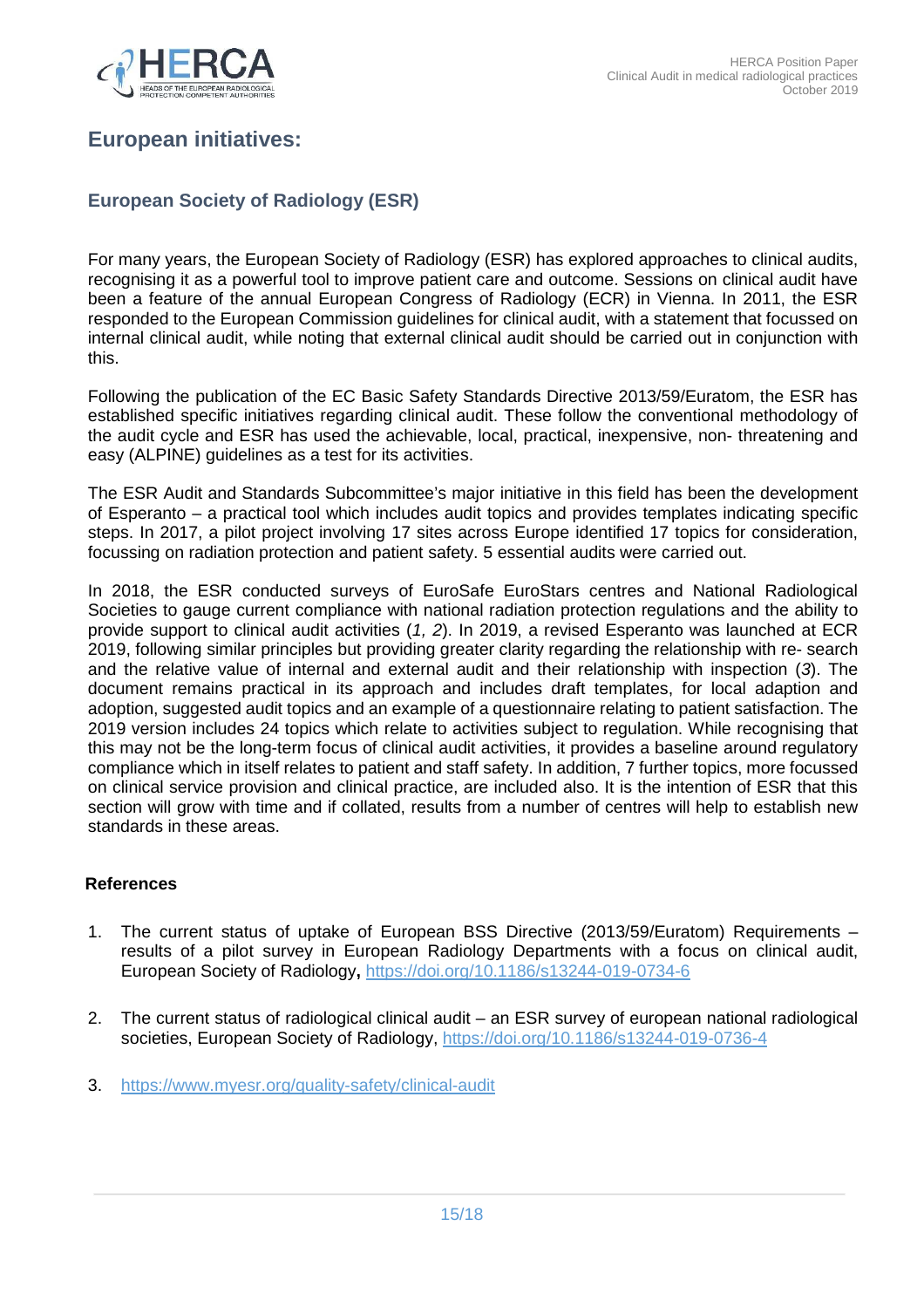

## **European Association of Nuclear Medicine (EANM)**

#### **EANM Statement concerning clinical audits in Nuclear Medicine**

For nuclear medicine, the EANM endorses the quality management audit system that has been developed by the IAEA in 2008 (1) which is called QUANUM. Its practical implementation in several countries was described in a series of papers by Dondi et al (2-4).

The results of the audits carried out so far by the IAEA (3, 4) "speak in favour of introducing regular quality audit programs, including both internal and external periodic assessments, to improve adherence to national and international standards of quality, improving the quality of nuclear medicine practice and consequently meeting the requirements of accreditation bodies, regulatory authorities, and patient advocate organizations, therefore".

Nuclear Medicine being a patient-oriented medical specialty, the scope of the audits should not focus solely on quality control improvement, but on improvement of patient care, experience and out- come. Indeed, clinical audit is a process that has been defined as "a quality improvement process that seeks to improve patient care and outcomes through systematic review of care against explicit criteria and the implementation of change" (2). Hence, the external audits must be performed by a dedicated team that includes NM physicians with background and experience in clinical practice.

EANM supports audit processes by providing access to material and tools useful for the entire auditing process. Every year the EANM publishes technical and clinical guidelines, the latter mainly written in cooperation with clinical societies. Furthermore, in 2018, the EANM released the Nuclear Medicine Clinical Decision Support (https://www.eanm.org/publications/nuclear-medicine- clinical-decisionsupport/) and the European Nuclear Medicine Guide (https://www.nucmed- guide.app/#!/startscreen) as publicly and freely available tools for decision making in Nuclear Medicine.

Obviously, the practical implementation of QUANUM in the EANM member states is dependent on the local resources and availabilities, as well as quality audit systems and procedures already in place on regional, national or international level. The EANM recommends a multidisciplinary ap- proach covering medical, clinical, radiopharmaceutical, physical and radiation safety aspects related to the use of unsealed sources in medicine and therefore encourages national authorities not only to involve the national EANM member society of the specific country, but also to consult other stakeholders such as representatives of clinicians, physicists, radiopharmacists and last but not least patient advocacy groups before setting up any country-specific QUANUM process.

The EANM is strongly committed to collaborate with clinical and scientific societies, national and European institutions, including the European Commission and the Heads of the European Radiation Protection Competent Authorities (HERCA) to increase awareness of clinical audit within the nuclear medicine community and for shaping the best conditions for optimal patient care in Europe.

#### **References**

- 1. IAEA. Quality management audits in nuclear medicine practices. Vienna: International Atomic Energy Agency; 2008.
- 2. Dondi M, Torres L, Marengo M, et al. Comprehensive Auditing in Nuclear Medicine Through the International Atomic Energy Agency Quality Management Audits in Nuclear Medicine (QUANUM) Program. Part 1: the QUANUM Program and Methodology. Semin Nucl Med. 2017;47:680-686.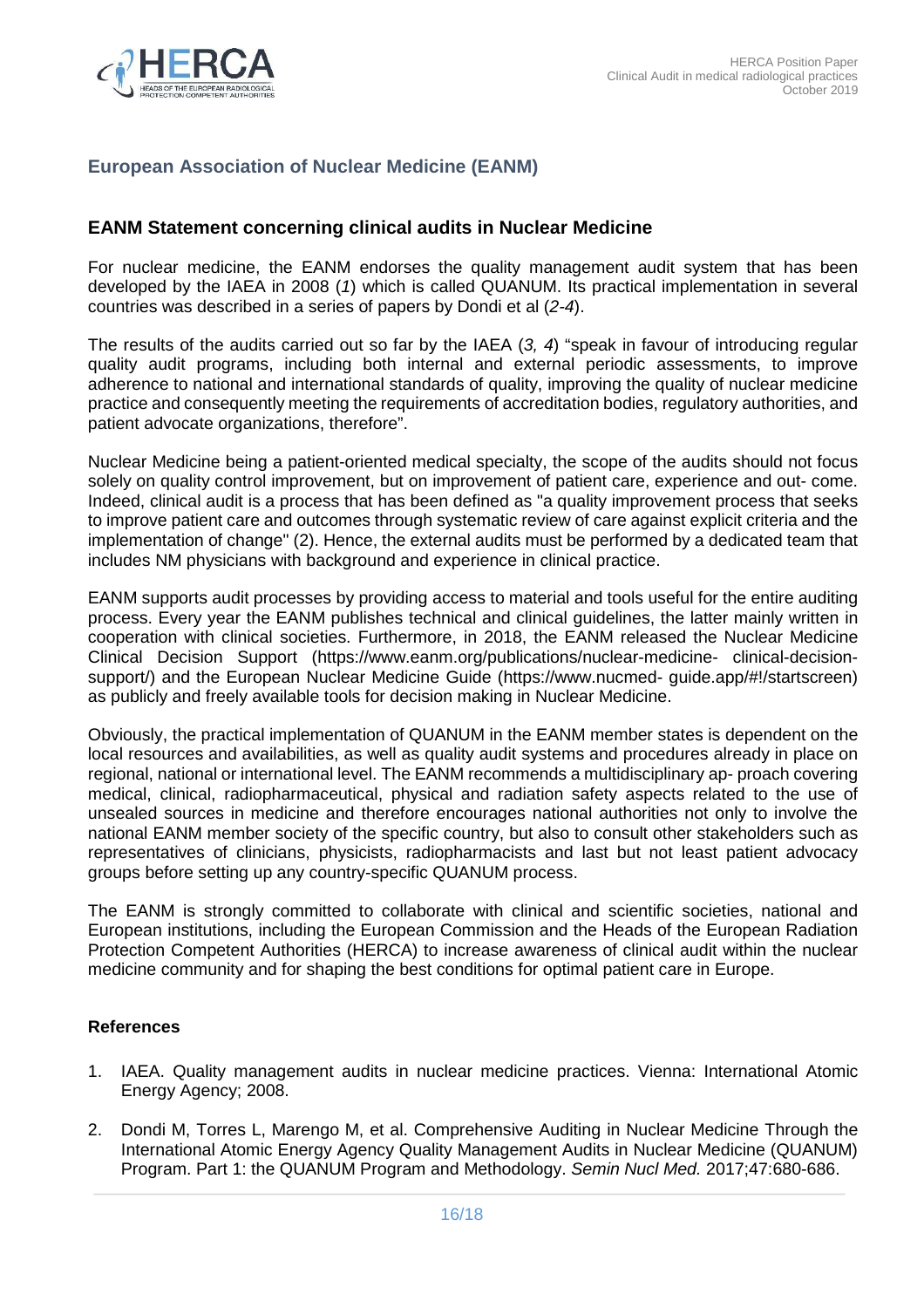

- 3. Dondi M, Torres L, Marengo M, et al. Comprehensive Auditing in Nuclear Medicine Through the International Atomic Energy Agency Quality Management Audits in Nuclear Medicine Program. Part 2: Analysis of Results. Semin Nucl Med. 2017;47:687-693.
- 4. Dondi M, Paez D, Torres L, et al. Implementation of Quality Systems in Nuclear Medicine: Why It Matters. An Outcome Analysis (Quality Management Audits in Nuclear Medicine Part III). Semin Nucl Med. 2018;48:299-306.

### **European Society for Radiotherapy and Oncology (ESTRO)**

### **ESTRO Position on Clinical Audit**

Whilst not directly involved in the process of clinical audit, as a professional and scientific society, ESTRO fully supports the concept of clinical audit as a key component in quality management in Radiation Oncology. The ESTRO vision 2030 is Radiation Oncology, Optimal Health for all, together, a vision in which quality and safe treatment is central. Clinical audits; internal, external, single focus or comprehensive, are a key tool in achieving this vision ensuring the highest quality treatment, key to achieving the optimum outcome for patients.

ESTRO fully endorses the International Atomic Energy Agency (IAEA) Quality Assurance Team for Radiation Oncology (QUATRO) the aim of which is "To improve quality of radiotherapy treatment by focussing on peer review and evaluation of the quality of all components of the practice of radiotherapy at a cancer centre, with a view to quality improvement". Many of the QUATRO team members are also active ESTRO members and bring their knowledge and skills to the process.

ESTRO is aligned to the QUATRO audit philosophy in which it is stressed that audits are not a regulatory procedure, but a collaboration between the auditors and the auditees with the view to improving practice. A clinical audit is an appraisal that seeks to improve patient care and outcomes through systematic review of the current care against explicit criteria, and to suggest areas where the quality or safety of the processes could be improved.

Indirectly ESTRO supports clinical audit through education and research into aspects of quality and safety in radiotherapy practice.

- The Health Economics in Radiation Oncology (HERO) "is developing a knowledge base estimating the national cost, need and availability of radiotherapy in Europe in order to empower health professionals with data to advocate for better funding for radiotherapy, better resource planning and ultimately better care for cancer patients." This project has already collected a great deal of data and has involved the radiotherapy National Societies in the project. The 'tool' will be made available to the radiotherapy community ultimately.
- More recently the Global Impact of Radiotherapy in Oncology (GIRO) "is building on the Global Task Force on Radiotherapy for Cancer Control (GTFRCC), HERO and the IAEA knowledge base to provide answers on how to close the gap in radiotherapy access, with the ultimate objective to save one million lives by 2035".